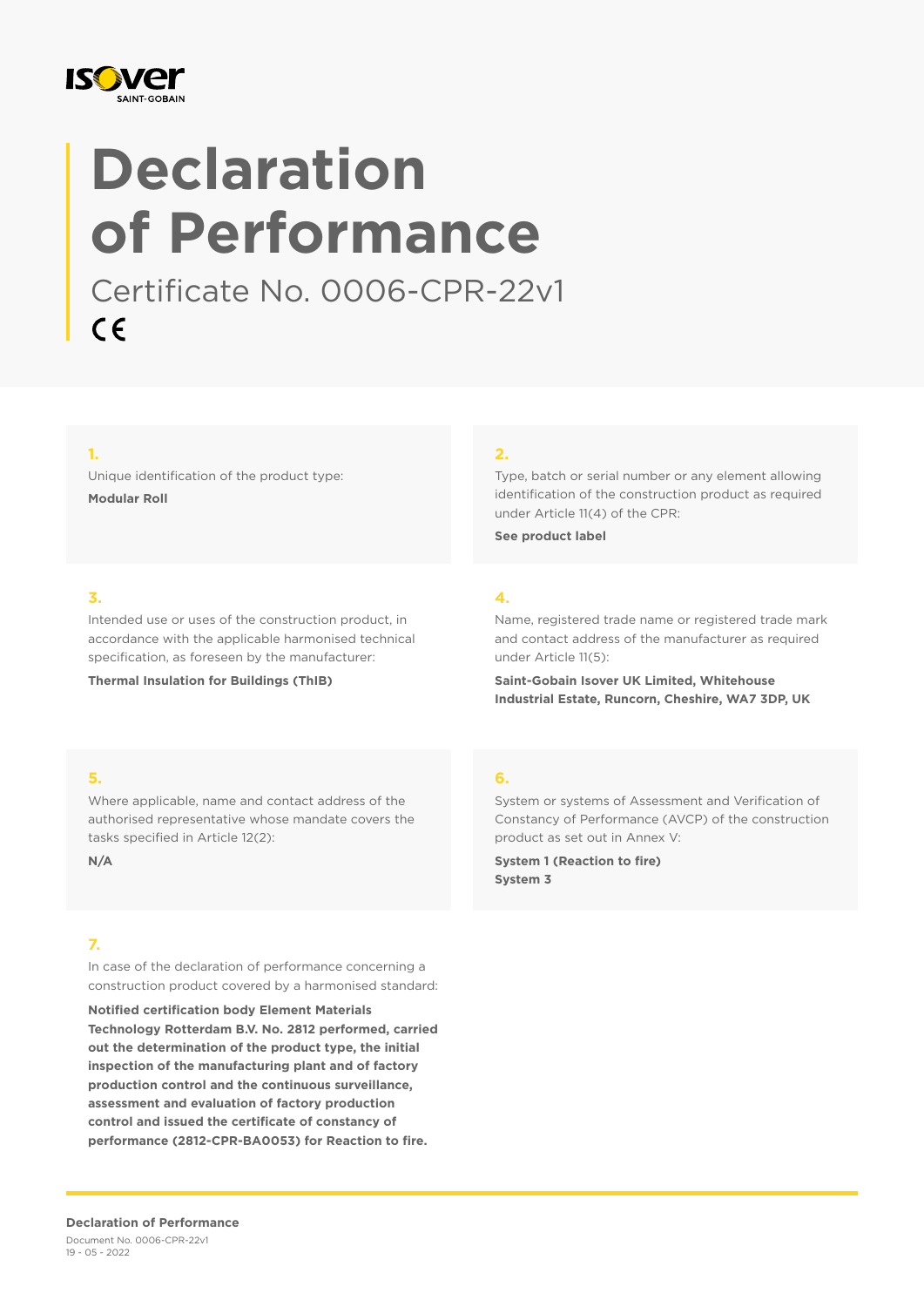## **8. Declared performance**

## Harmonised Technical Standard: EN 13162:2012 + A1:2015

| <b>Essential characteristics</b>                                                       | Performance                                    | Unit             | <b>Declared performance</b> |       |       |
|----------------------------------------------------------------------------------------|------------------------------------------------|------------------|-----------------------------|-------|-------|
| <b>Product name</b>                                                                    |                                                |                  | Modular Roll                |       |       |
| <b>Reaction to fire</b>                                                                |                                                | <b>Euroclass</b> | A1                          |       |       |
| Release of dangerous substances to<br>the indoor environment                           | Release of dangerous substances (e)            |                  | <b>NPD</b>                  |       |       |
| <b>Acoustic absorption index</b>                                                       | Sound absorption                               |                  | <b>NPD</b>                  |       |       |
| Impact noise transmission index                                                        | Dynamic stiffness                              |                  | <b>NPD</b>                  |       |       |
|                                                                                        | Thickness                                      |                  | <b>NPD</b>                  |       |       |
|                                                                                        | Compressibility                                |                  | <b>NPD</b>                  |       |       |
|                                                                                        | Air flow resistivity                           |                  | <b>NPD</b>                  |       |       |
| Direct airborne sound insulation index                                                 | Air flow resistivity                           |                  | <b>NPD</b>                  |       |       |
| Continuous glowing combustion                                                          | Continuous glowing combustion (e)              |                  | <b>NPD</b>                  |       |       |
| <b>Thermal resistance</b>                                                              | Thermal resistance                             | $m^2$ .K/W       | 1.35                        | 1.85  | 2.30  |
|                                                                                        | Thermal conductivity                           | W/(m.K)          | 0.043                       | 0.043 | 0.043 |
|                                                                                        | Thickness                                      | mm               | 60                          | 80    | 100   |
|                                                                                        | Thickness class                                |                  | T1                          | T1    | T1    |
| <b>Water permeability</b>                                                              | Short term water absorption                    |                  | <b>NPD</b>                  |       |       |
|                                                                                        | Long term water absorption                     |                  | <b>NPD</b>                  |       |       |
| Water vapour permeability                                                              | Water vapour transmission                      |                  | <b>NPD</b>                  |       |       |
| Compressive strength                                                                   | Compressive stress<br>or compressive strength  |                  | <b>NPD</b>                  |       |       |
|                                                                                        | Point load                                     |                  | <b>NPD</b>                  |       |       |
| Durability of Reaction to fire against<br>heat, weathering, ageing/degradation         | Durability characteristics (a)                 | Euroclass        | A1                          |       |       |
| Durability of thermal resistance against<br>heat, weathering, ageing/degradation       | Thermal resistance (b)                         | $m^2$ .K/W       | 1.35                        | 1.85  | 2.30  |
|                                                                                        | Thermal conductivity (b)                       | W/(m.K)          | 0.043                       | 0.043 | 0.043 |
|                                                                                        | Durability characteristics (c)                 |                  | <b>NPD</b>                  |       |       |
| Tensile/flexural strength                                                              | Tensile strength perpendicular<br>to faces (d) |                  | <b>NPD</b>                  |       |       |
| Durability of compressive strength<br>against heat, weathering, ageing/<br>degradation | Compresive creep                               |                  | <b>NPD</b>                  |       |       |

**NPD** No Performance Determined

**(a)** No change in Reaction to fire properties for mineral wool products. The fire performance of mineral wool does not deteriorate with time. The Euroclass classification of the product is related to the organic content, which cannot increase with time.

**(b)** Thermal conductivity of mineral wool products does not change with time.

**(c)** For dimensional stability thickness only.

**(d)** This characteristic also covers handling and installation.

**(e)** European test methods are under development.

#### **Declaration of Performance**

Document No. 0006-CPR-22v1 19 - 05 - 2022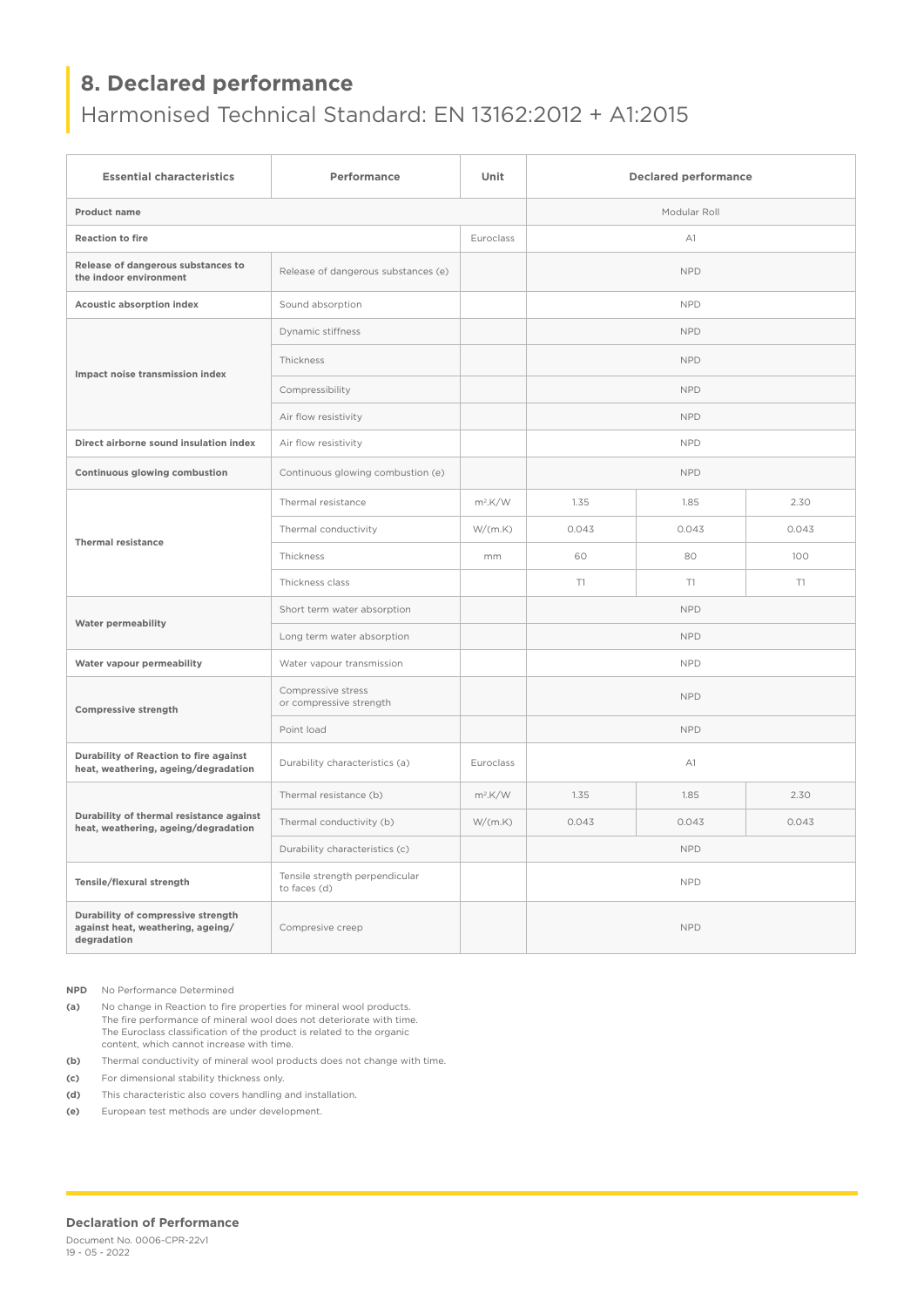### **9.**

The performance of the product identified in points 1 and 2 is in conformity with the declared performance in point 8.

This declaration of performance is issued under the sole responsibility of the manufacturer identified in point 4.

Signed for and on behalf of the manufacturer by:

Dan of Die

**Dean O'Sullivan**, Managing Director Runcorn. 19th May 2022